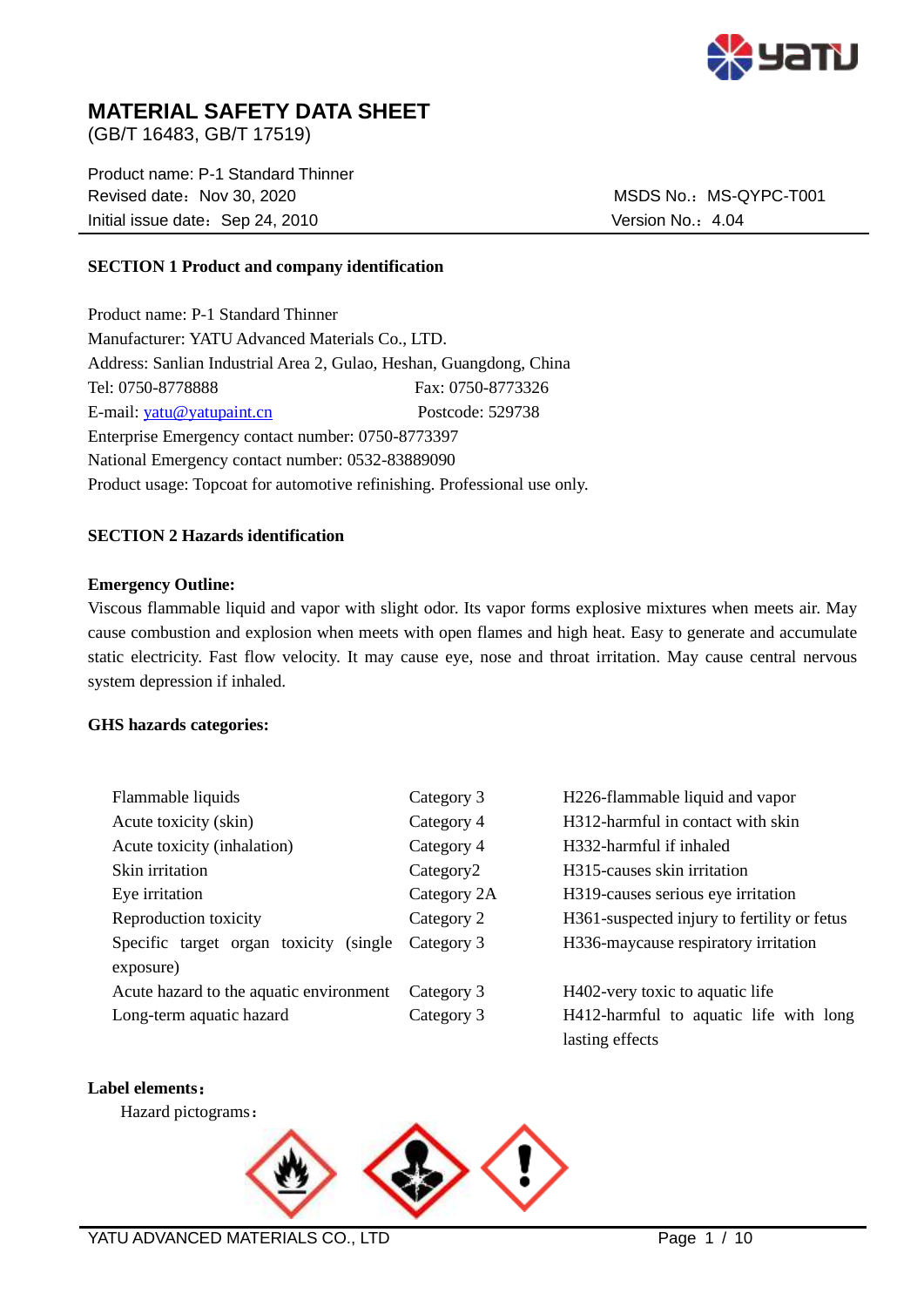**Signal word**: Warning

# **Precautionary statements:**

# **Prevention:**

| P <sub>233</sub> | Keep container tightly closed.                                                                                |
|------------------|---------------------------------------------------------------------------------------------------------------|
| P <sub>235</sub> | Keep cool.                                                                                                    |
| P <sub>240</sub> | Ground and bond container and receiving equipment.                                                            |
| P <sub>271</sub> | Use only outdoors or in a well-ventilated area.                                                               |
| P <sub>210</sub> | Keep away from heat, hot surfaces, sparks, open flames and other ignition sources. Use<br>non-sparking tools. |
| P <sub>243</sub> | Take action to prevent static discharges.                                                                     |
| P <sub>241</sub> | Use explosive-proof [electrical/ventilating/lighting] equipment.                                              |
| P <sub>280</sub> | Wear protective glove/protective clothing/eye protection/face protection                                      |
| P <sub>261</sub> | Avoid breathing dust/fume/gas/mist/vapor/spray.                                                               |
| P <sub>273</sub> | Avoid release to the environment.                                                                             |

## **Response to accidents:**

| P312                 | Call a POISON CENTER/doctor/if you feel unwell.                                        |
|----------------------|----------------------------------------------------------------------------------------|
| P304+P340            | IF INHALED: Remove person to fresh air and keep comfortable for breathing.             |
| P305+P351+P338       | IF IN EYES: Rinse cautiously with water for several minutes. Remove contact lenses, if |
|                      | present and easy to do. Continue rinsing.                                              |
| $P337 + P313$        | If eye irritation persists: Get medical advice/attention.                              |
| $P303 + P361 + P353$ | IF ON SKIN (or hair): Take off immediately all contaminated clothing. Rinse skin with  |
|                      | soap water. If irritation gets worse (redness, rash, blister), get medical attention   |
|                      | immediately.                                                                           |
| P332+P313            | If skin irritation occurs: Get medical advice/attention.                               |
| $P370 + P378$        | In case of fire: Use dry powder, foam or carbon dioxide to extinguish.                 |
| P391                 | Collect spillage.                                                                      |
|                      |                                                                                        |

# **Safe storage:**

| $P403 + P235$    | Store in a well-ventilated place. |
|------------------|-----------------------------------|
| P <sub>405</sub> | Store locked up.                  |

# **Disposal:**

P501 Dispose of contents/container

# **Physical and chemical hazards:**

Flammable liquid and vapor.

# **Health hazards:**

It is hazardous if inhaled or on skin. It causes skin irritation and severe eye irritation, and it may cause respiration tract irritation.

# **Environmental hazards:**

It is hazardous to aquatic life with long lasting effects.

# **SECTION 3 Composition/information on ingredients**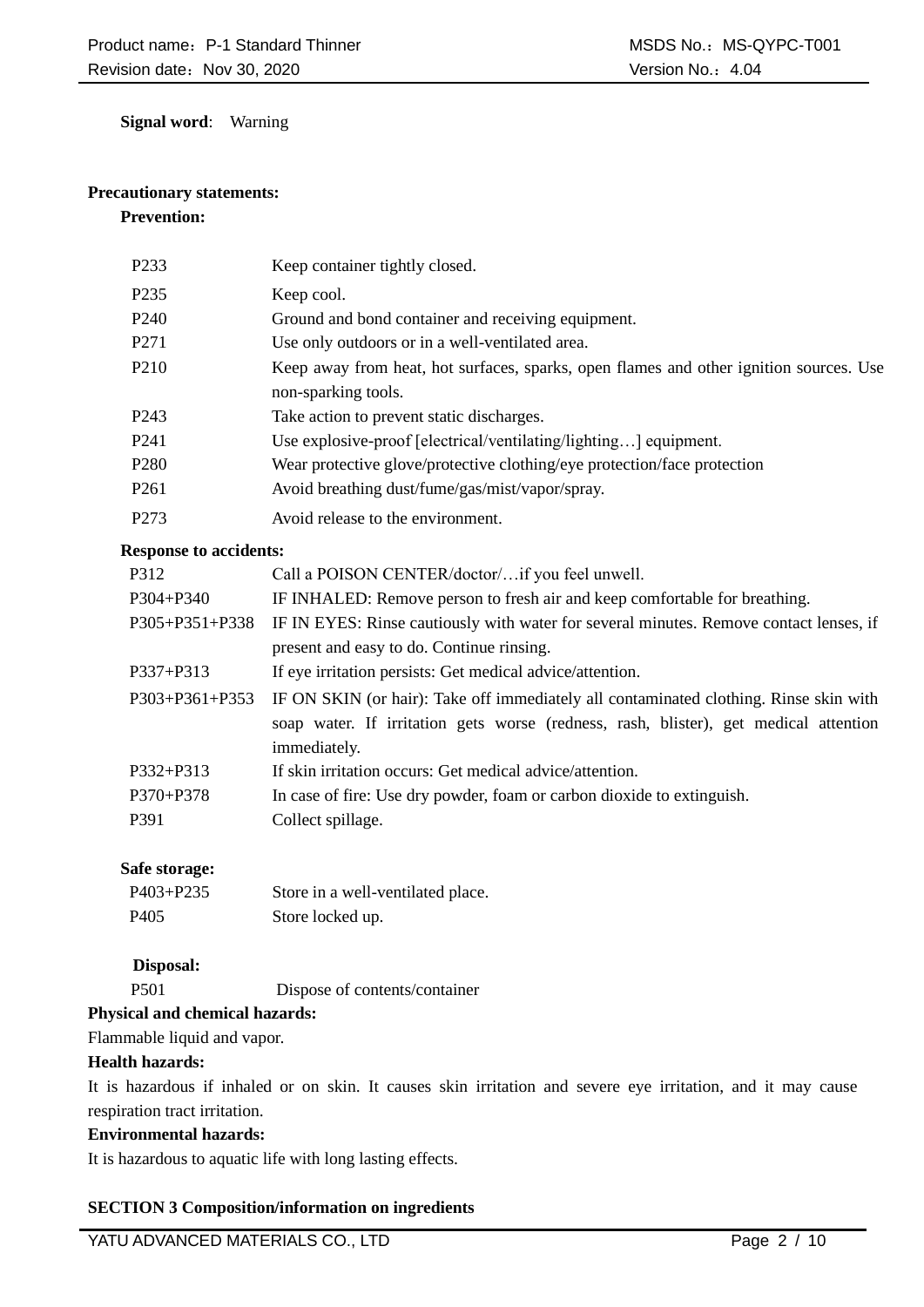# **Substance /mixture: mixture**

product ingredient:

| <b>Chemical Name</b> | $\frac{0}{0}$ | <b>CAS</b> Number |
|----------------------|---------------|-------------------|
| n-Butyl acetate      | $35 - 45$     | 123-86-4          |
| Xylene               | $25 - 35$     | 1330-20-7         |
| <b>PMA</b>           | $5 - 15$      | $108-65-6$        |
| Toluene              | $5-15$        | 108-88-3          |
| Trimethylbenzene     | $5-10$        | $108 - 67 - 8$    |
| Cyclohexanone        | $5-10$        | 108-94-1          |

## **SECTION 4 First aid measures**

#### **Description of first aid measures:**

**Inhalation:** Remove to fresh air. Keep person warm and at rest in a position comfortable for breathing.

**Skin contact:** Take off immediately all contaminated clothing. Rinse skin thoroughly with soap water. If irritation gets worse (redness, rash, blister), get medical attention immediately.

**Eye contact:** Remove contact lenses, irrigate copiously with clean, fresh water, holding the eyelids apart. Seek immediate medical advice.

**Protection of first aiders:** The rescuer should wear an appropriate mask or self-contained breathing apparatus before enter accident scene.

**Notes to physician:** The harmful ingredients are displayed in section 3 and 11.

## **SECTION 5 Firefighting measures**

## **Extinguishing media:**

Use dry chemical, sand, foam or  $CO<sub>2</sub>$  extinguishers. Do not use water jet directly.

## **Special hazards:**

Flammable liquid and vapor. Its vapor forms explosive mixtures when meets air. May cause combustion and explosion when meets with open flames and high heat. Fast flow velocity. Easy to generate and accumulate static electricity.

## **Special firefighting procedure and advice for protection:**

Remove and process liquids from fire area in case of environment pollution. Fire-fighters should wear full protective clothing and self-contained breathing apparatus (SCBA) and stand on upwind area for firefighting.

## **SECTION 6 Accidental release measures**

## **Personal precautions, protective equipment and emergency procedures:**

Be stored in well-ventilated place and keep away from ignition sources.

Ensure all devices are grounded while they are working.

Emergency responders should wear full protective clothing and self-contained breathing

apparatus during clean-up.

Follow the safety regulations.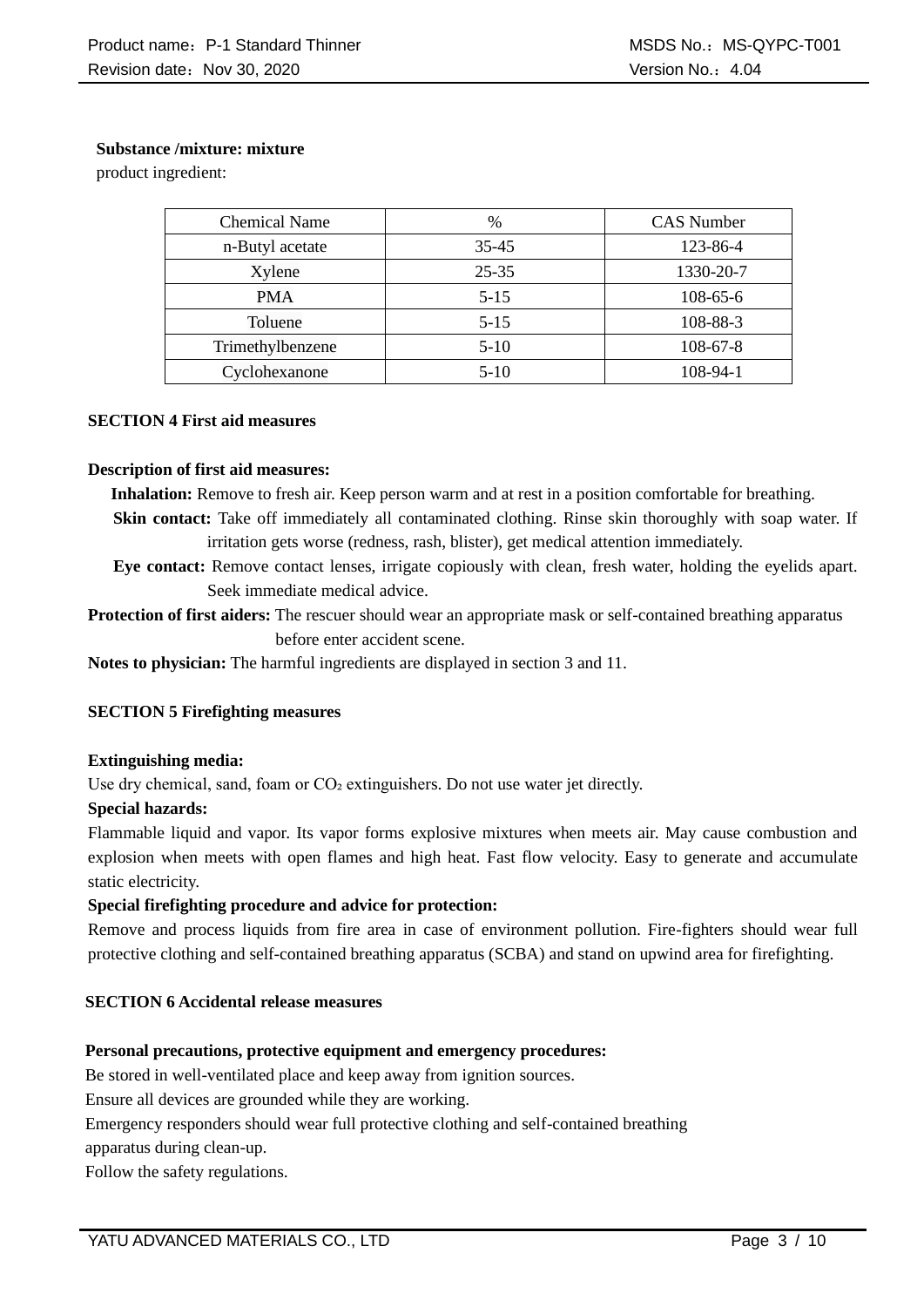# **Environmental precaution**:

Avoid discharge into drains and water pipes. Inform the relevant authorities if there are pollutions entering into the rivers, lakes or waterways.

# **Methods and material for containment and cleaning up:**

Small spills: Absorb with activated carbon or other inert material or wash out with lotion made by incombustible dispersant. After diluting, place it in an appropriate waste disposal container.

Large spills: Dike the spilled material and confine the sewers, where this is possible. Cover with foam to prevent evaporation. Collect and transfer spillage with explosive-proof pump, and place in tank trucks or containers for later recycle or disposal.

## **SECTION 7 Handling and storage**

## **Precautions for safe handling:**

Obtain special instructions before use. Do not handle until all safety precautions have been read and understood. The operator should wear antistatic clothing and shoes and put on rubber oil-resistant gloves.

Workplace should be partial or comprehensive ventilated.

Use explosion-proof ventilation and equipment.

Filling speed should be controlled.

Grounding device is needed to prevent static accumulation.

Loading and unloading should be careful in order to prevent the damage of package and container.

Avoid contact with eyes, skin. Do not breathe mist or vapor.

Eating, drinking and smoking are prohibited in areas where this material is handled, stored and processed.

# **Conditions for safe storage, including any compatibility:**

Store in a cool and well-ventilated warehouse.

Keep away from heat, direct sunlight or any source of ignition. Storage temperature: 0-35℃. Stored in a tightly closed container. Separate from oxidizing materials.

Use explosive lightning and ventilation devices with the switch outside the warehouse. Equipped with corresponding firefighting equipment with certain quality and quantity.

Barrel stacking should not be too large because it must keep a certain distance with wall, ceiling, column and fire inspection walkway.

Use only non-sparking tools and devices.

The storage area should be provided with a leak emergency operation device and appropriate containers.

# **SECTION 8 Exposure controls/personal protection**

## **Occupational exposure limits:**

| <b>Ingredient Name</b> | Maximum Allowable Concentration                                    | Standard               |
|------------------------|--------------------------------------------------------------------|------------------------|
| n-Butyl acetate        | PC-STEL: $300$ mg/m <sup>3</sup> ; PC-TWA: $200$ mg/m <sup>3</sup> | GBZ 2.1 OEL (China)    |
|                        | STEL: 200ppm; TWA: 150ppm                                          | <b>ACGIH TLV (USA)</b> |
| Xylene                 | PC-STEL: $100mg/m^3$ ; PC-TWA: $50mg/m^3$                          | GBZ 2.1 OEL (China)    |
|                        | STEL: 150ppm; TWA: 100ppm                                          | ACGIH TLV (USA)        |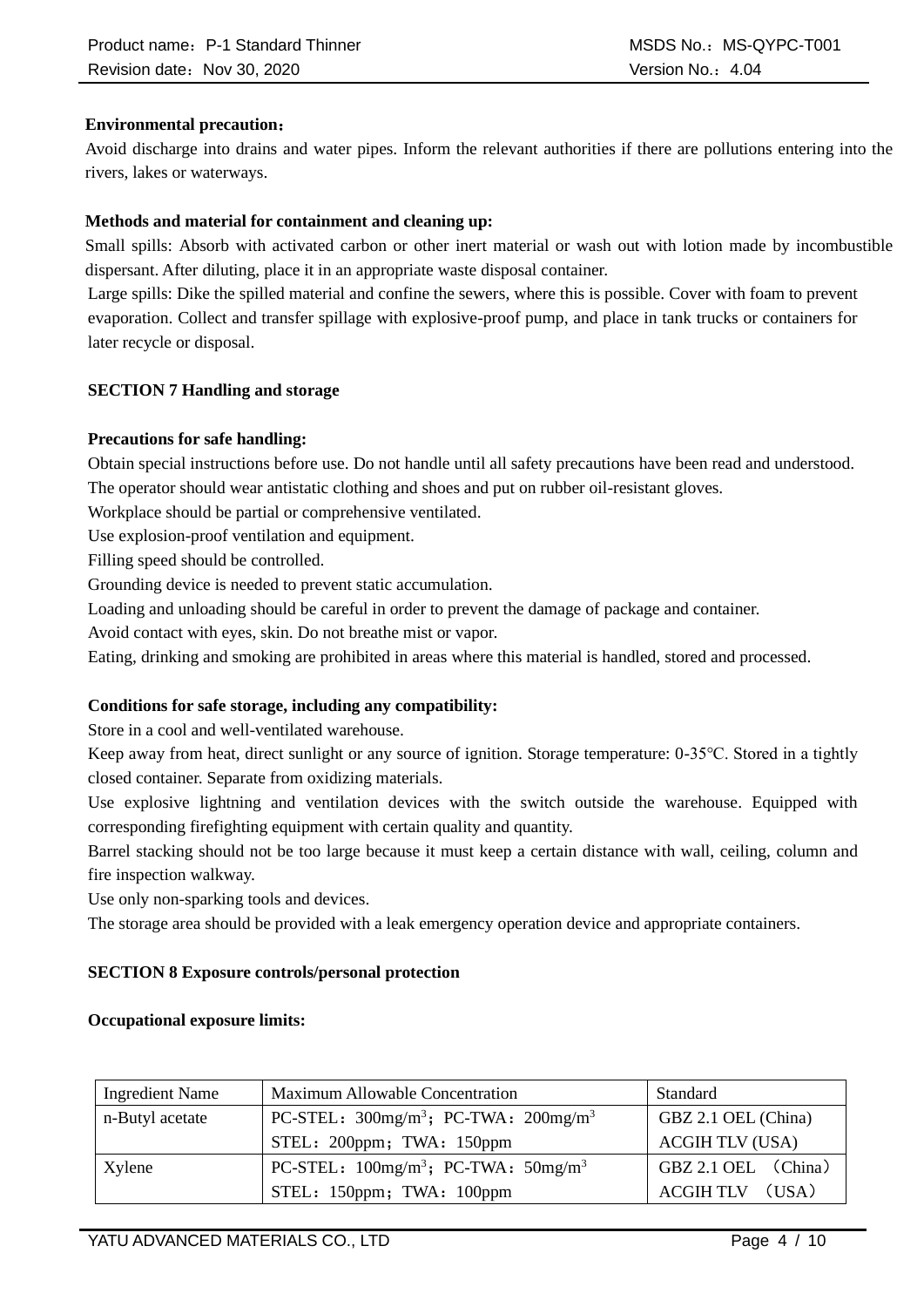| <b>PMA</b>       | STEL: 150ppm; TWA: 100ppm                                         | <b>ACGIH TLV (USA)</b> |
|------------------|-------------------------------------------------------------------|------------------------|
| Toluene          | PC-STEL: $100$ mg/m <sup>3</sup> ; PC-TWA: $50$ mg/m <sup>3</sup> | GBZ 2.1 OEL (China)    |
|                  | TWA: 20ppm                                                        | <b>ACGIH TLV (USA)</b> |
| Trimethylbenzene | TWA: 25ppm                                                        | <b>ACGIH TLV (USA)</b> |
| Cyclohexanone    | PC-TWA: $50mg/m^3$                                                | GBZ 2.1 OEL (China)    |
|                  | TWA: 25ppm                                                        | <b>ACGIH TLV (USA)</b> |

## **Methods of monitoring:**

Method for determination of toxic substances in the air of workplace: Solvent Analysis-gas chromatography in GBZ/T 160.42, thermal desorption-gas chromatography, non-pump sampling -gas chromatography.

## **Engineering controls:**

As a flammable liquid, separated workplace is needed. The operation should be done in a closed place, in order to prevent vapor leaking in the air. Promote ventilation and maintain the airborne concentrations below the occupation exposure limits. Set up automatic alarm and accidental ventilation equipment. Emergency exits and risk-elimination areas are necessary. Set up communication alarm system. Red zone warning line, warning signs and Chinese warning instructions are needed.

## **Personal protective equipment:**

**Respiration protection:** If engineering controls do not maintain airborne concentrations below recommended exposure limits (where applicable), a self-absorption filter mask (half mask) must be worn. When emergency rescue or evacuation occurs, workers should wear air respirator or oxygen breathing apparatus.

**Eye protection:** Wear safety goggles with side shields.

**Skin/body protection:** Wear appropriate chemical resistant clothing.

**Hand protection:** Wear rubber oil-resistant gloves.

# **SECTION 9 Physical and chemical properties**

## **Appearance and character**: Transparent mucus.

Boiling point ( $°C$ ): >35 Flash point  $(°C)$ : 27 (closed cup) Upper/lower flammability or explosive limits: Flammability limit – lower (%): no data Flammability limit – upper (%): no data Viscosity (-4 cup, second/30  $°C$ ): 5-15 VOC (g/L): 815-865 Relative density (assume water as 1): 0.87 Solubility: Hardly soluble in water

# **SECTION 10 Stability and reactivity**

**Stability:** The product is stable.

**Possibility of hazardous reactions:** No dangerous reaction known under conditions of normal use.

**Conditions to avoid:** Avoid static electricity, high heat, open flames.

**Incompatible materials:** Strong acids, strong oxidizing agents, and strong alkali.

**Hazardous decomposition products:** No hazardous decomposition products are known under the condition of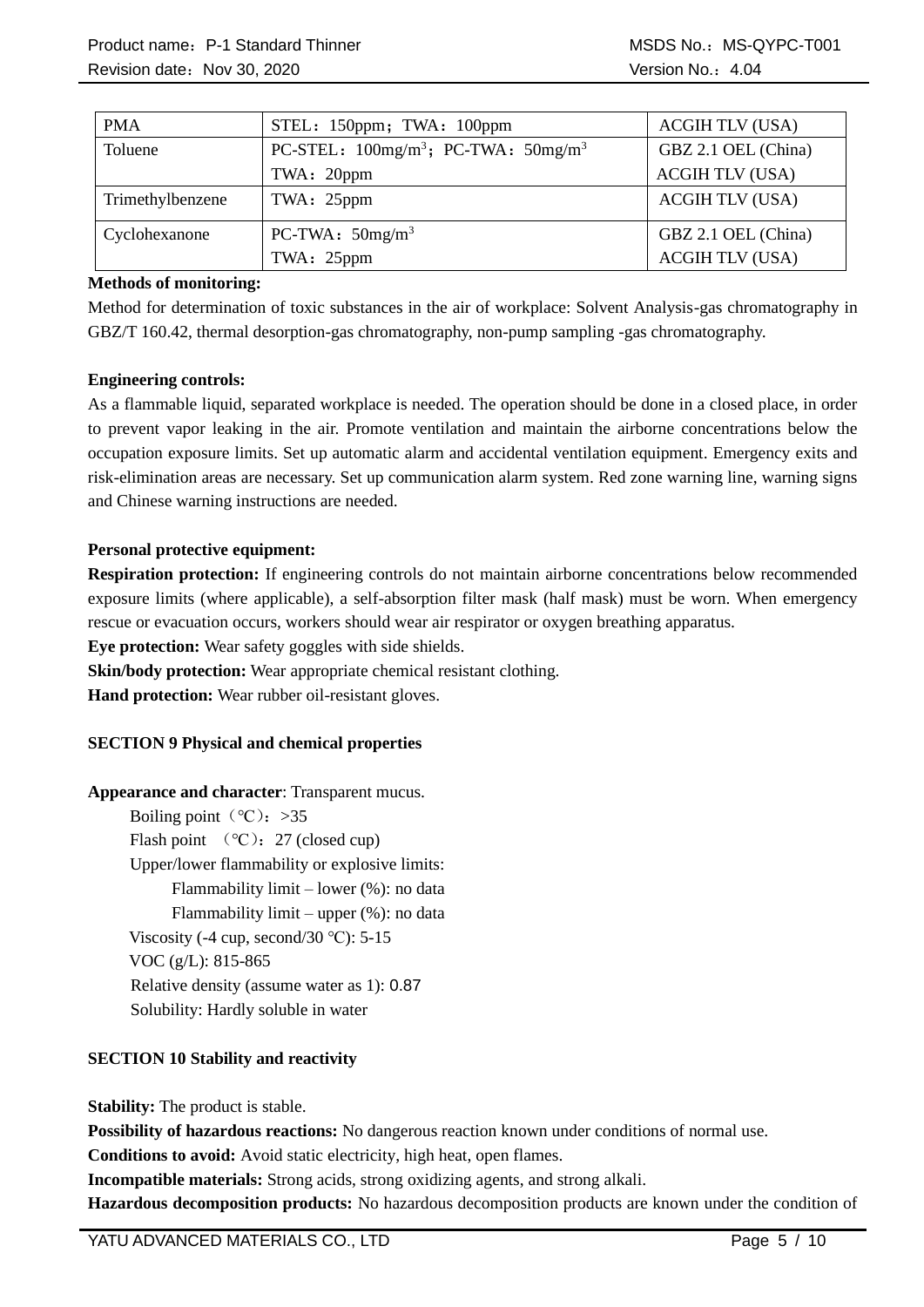normal use.

# **SECTION 11 Toxicological information**

## **Acute toxicity:**

| <b>Ingredient Name</b> | <b>Result</b>                | <b>Species</b> | <b>Dose</b>     | <b>Exposure</b> |
|------------------------|------------------------------|----------------|-----------------|-----------------|
|                        | <b>LC50</b> Vapor Inhalation | Rat            | 390ppm          | 4 hours         |
| Butyl acetate          | LD50 Dermal                  | Rabbit         | $>17600$ mg/kg  |                 |
|                        | LD50 Oral                    | Rat            | $10768$ mg/kg   |                 |
| Xylene                 | LD50 Oral                    | Rat            | $4300$ mg/kg    |                 |
| <b>PMA</b>             | LD50 Dermal                  | Rabbit         | $> 5000$ mg/kg  |                 |
|                        | LD50 Oral                    | Rat            | 8532mg/kg       |                 |
| Toluene                | LD50 Oral                    | Rat            | $636$ mg/ $kg$  |                 |
| Trimethylbenzene       | LD50 Oral                    | Rat            | $5000$ mg/ $kg$ |                 |
|                        | LC50 Vapor Inhalation        | Rat            | $8000$ ppm      | 4 hours         |
| Cyclohexanone          | LD50 Dermal                  | Rat            | 2170mg/kg       |                 |
|                        | LD50 Oral                    | Rat            | $1400$ mg/ $kg$ |                 |

# **Irritation/corrosion:**

| <b>Ingredient Name</b> | Exposure<br>Pathway | Result            | Species | Dose/Time     | <b>Observation</b>       |
|------------------------|---------------------|-------------------|---------|---------------|--------------------------|
|                        | Eye                 | Moderate irritant | Rabbit  | 100mg         |                          |
| Butyl acetate          | Skin                | Moderate irritant | Rabbit  | 500mg/24h     | $\overline{\phantom{a}}$ |
|                        | Eye                 | Mild irritant     | Rabbit  | 87mg          | ۰                        |
|                        | Eye                 | Severe irritant   | Rabbit  | 5mg/24h       | $\overline{\phantom{0}}$ |
| Xylene                 | Skin                | Mild irritant     | Rat     | $60 \mu L/8h$ | $\overline{\phantom{0}}$ |
|                        | Skin                | Moderate irritant | Rabbit  | 500mg/24h     | $\overline{\phantom{0}}$ |
|                        | Skin                | Moderate irritant | Rabbit  | 100%          | $\overline{\phantom{a}}$ |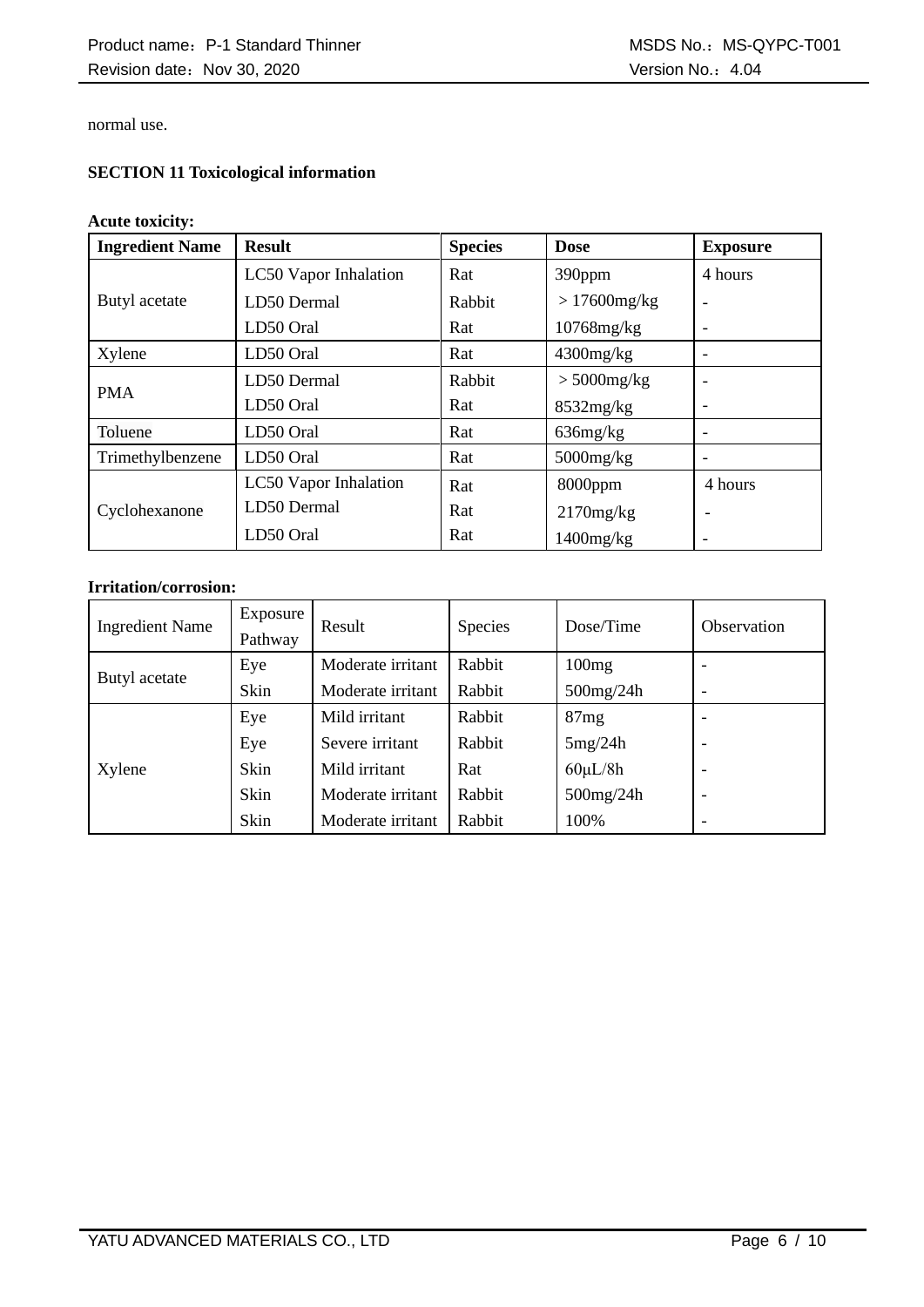|                  | Eye  | Mild irritant     | Rabbit | $870 \mu g$       | $\overline{\phantom{a}}$ |
|------------------|------|-------------------|--------|-------------------|--------------------------|
|                  | Eye  | Mild irritant     | Rabbit | 100mg/30s         | $\overline{\phantom{a}}$ |
| Toluene          | Eye  | Severe irritant   | Rabbit | 2mg/24h           | $\overline{\phantom{a}}$ |
|                  | Skin | Mild irritant     | Rabbit | 435mg             | $\overline{\phantom{a}}$ |
|                  | Skin | Moderate irritant | Rabbit | 500mg             | $\overline{\phantom{a}}$ |
|                  | Skin | Moderate irritant | Rabbit | 20mg/24h          | $\overline{\phantom{a}}$ |
| Trimethylbenzene | Eye  | Mild irritant     | Rabbit | $500$ mg/24h      | $\overline{\phantom{a}}$ |
|                  | Skin | Moderate irritant | Rabbit | 20mg/24h          | $\overline{\phantom{a}}$ |
|                  | Eye  | Severe irritant   | Rabbit | 20mg              | $\overline{\phantom{a}}$ |
| Cyclohexanone    | Eye  | Severe irritant   | Rabbit | $250 \mu g / 24h$ | $\overline{\phantom{a}}$ |
|                  | Skin | Mild irritant     | Rabbit | 500mg             | $\overline{\phantom{a}}$ |

## **Reproductive toxicity:**

**Butyl acetate:** Rat inhaled a minimum toxic concentration (TCL<sub>0</sub>) of 1500ppm/7h (7-16 days of gestation), which cause toxic effect and abnormal skeletal development.

**Xylene:** Rat inhaled a minimum toxic concentration (TDL<sub>0</sub>) of 200ppm/6h (4-20 days of gestation), which resulting in abnormal skeletal development and neonatal behavior.

**Toluene:** Rat inhaled a minimum toxic concentration (TCL<sub>0</sub>) of 1200ppm/6h (9-12 days of gestation), which resulting in neonatal delayed effect.

Cyclohexanone: Rat inhaled a minimum toxic concentration (TCL<sub>0</sub>) of 105ppm/m<sup>3</sup>/4h (1-20 days of gestation), which resulting in preimplantation mortality increase.

## **Specific target organ toxicity – single exposure:**

**Butyl acetate:** It affects central nervous system and may cause drowsiness or dizziness.

**Toluene:** Affects the central nervous system, may cause drowsiness or dizziness.

**[Trimethylbenzene:](file:///C:/Users/yatu/AppData/Local/youdao/dict/Application/8.5.3.0/resultui/html/index.html#/javascript:;)** It affects respiratory system, may cause respiratory tract irritation.

## **Specific target organ toxicity – repeated exposure:**

**Toluene:** Affects the central nervous system, Long-term or repeated exposure may cause organ damage.

## **Aspiration hazards:**

May cause nasal and throat irritation. It may cause neurasthenia. The typical symptoms are headache, drowsiness, nausea, teetering, confusion of consciousness, and unconsciousness.

**Ingestion hazard:** It may cause gastrointestinal discomfort.

## **Contact hazards:**

It may cause eye irritation or burns, even skin irritation with repeated or long-term contact. Discomfort and dermatitis may occur as well.

| <b>Ingredient Name</b> | Result                          | Species                        | Exposure |
|------------------------|---------------------------------|--------------------------------|----------|
|                        | Acute LC50 32000µg/L seawater   | Crustacean - Artemiasalina     | 48hours  |
| Butyl acetate          | Acute LC50 62000µg/L            | Fish - Daniorerio              | 96hours  |
|                        | Acute LC50 8500µg/L seawater    | Crustacean - Palaemonetespugio | 48hours  |
| Xylene                 | Acute LC50 13400µg/L freshwater | Fish - Pimephalespromelas      | 96hours  |

# **SECTION 12 Ecological information**

**Ecological toxicity:**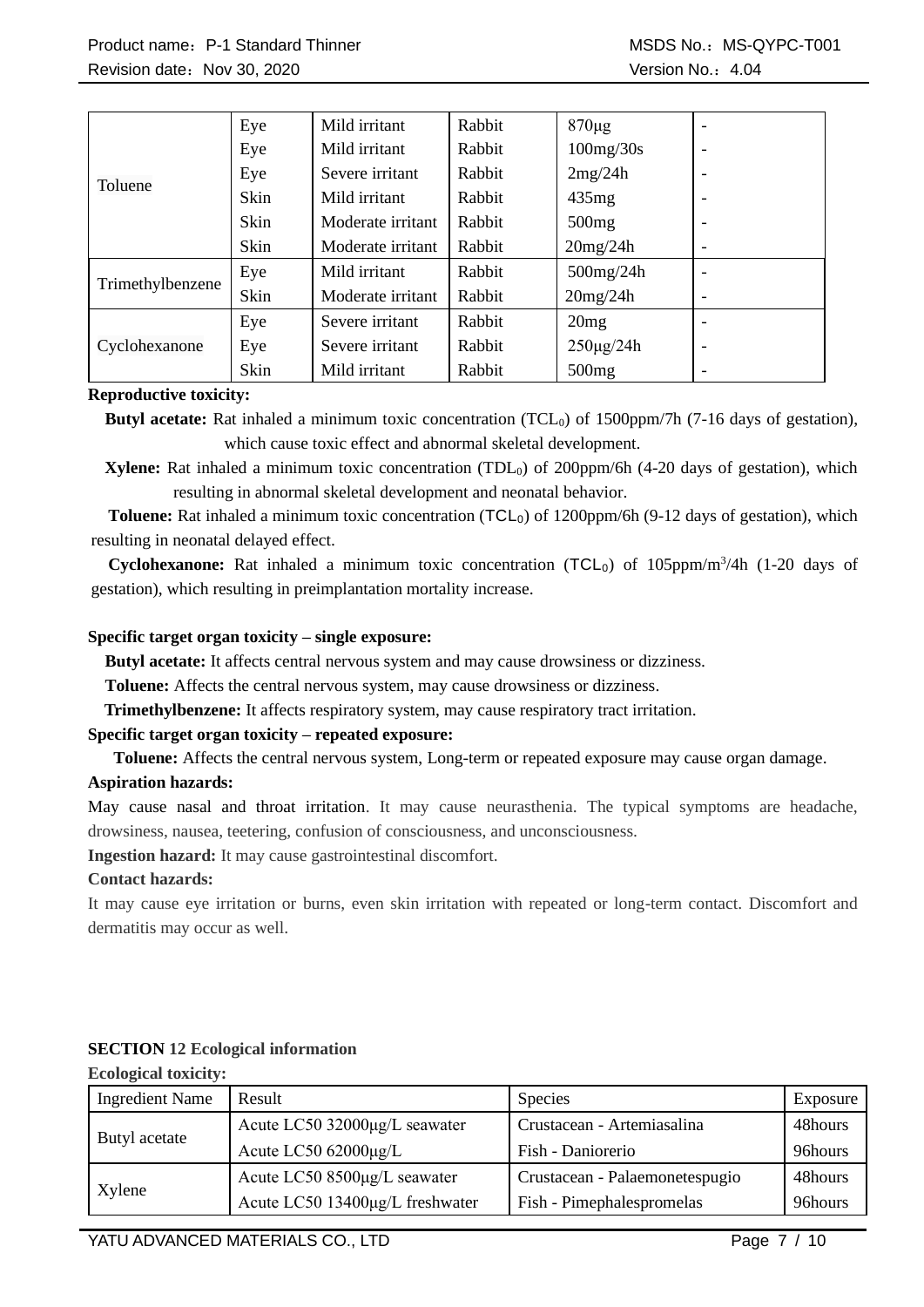| Toluene          | Acute EC50 433ppm seawater<br>Acute EC50 12500µg/L freshwater<br>AcuteEC50 11600μg/L freshwater<br>AcuteEC50 6000μg/L freshwater<br>Acute LC50 5500µg/L freshwater<br>Chronic NOEC 500000µg/L<br>freshwater<br>Chronic NOEC 1000µg/L freshwater | Algae -Skeletonemacostatum<br>Algae $-$<br>Pseudokirchneriellasubcapitata<br>Crustacean -<br>Gammaruspseudolimnaeus<br>Daphnia -Daphnia magna<br>Fish - Oncorhynchuskisutch<br>$Algae -$<br>Pseudokirchneriellasubcapitata<br>Daphnia -Daphnia magna | 96hours<br>72hours<br>48hours<br>48hours<br>96hours<br>96hours<br>21 days |
|------------------|-------------------------------------------------------------------------------------------------------------------------------------------------------------------------------------------------------------------------------------------------|------------------------------------------------------------------------------------------------------------------------------------------------------------------------------------------------------------------------------------------------------|---------------------------------------------------------------------------|
| Trimethylbenzene | Acute LC50 13000μg/L freshwater<br>Acute LC50 12520-15050µg/L<br>freshwater<br>Chronic NOEC 400µg/L freshwater                                                                                                                                  | Crustacean - Cancer magister<br>Fish -Carassiusauratus<br>Daphnia -Daphnia magna                                                                                                                                                                     | 48hours<br>96hours<br>21days                                              |
| Cyclohexanone    | Acute LC50 527000µg/L freshwater<br>Acute EC50 20000μg/L freshwater<br>Acute EC50 820000µg/L freshwater                                                                                                                                         | Fish-Pimephalespromelas<br>Algae-Pseudokirchneriellasubcapitata<br>Daphnia -Daphnia magna                                                                                                                                                            | 96hours<br>96hours<br>48hours                                             |

**Persistence and degradability:** Not available **Bio-accumulative potential:** Not available **Mobility in soil:** Not available

## **SECTION 13 Disposal considerations**

## **Chemical waste treatment methods:**

Recommend the treatment method of transferring waste into energy if possible. Incineration or landfill should only be considered when recycling is not feasible. Discharging the product into the sewage is prohibited.

## **Contaminated package treatment methods:**

Empty containers should be taken to an approved waste handling site for recycling or disposal. If not, disposal should be in accordance with applicable regional laws and regulations.

## **Notes for disposal:**

The applicable regional, national regulations should be read before disposal.

# **SECTION 14 Transport information**

**UN number:** UN 1263 **UN proper shipping name:** Paint, Paint Related Material **Transport hazard class (es):** 3

**Danger Pictograms:** 



**Packing group:** Ⅲ **Package label:** Flammable liquid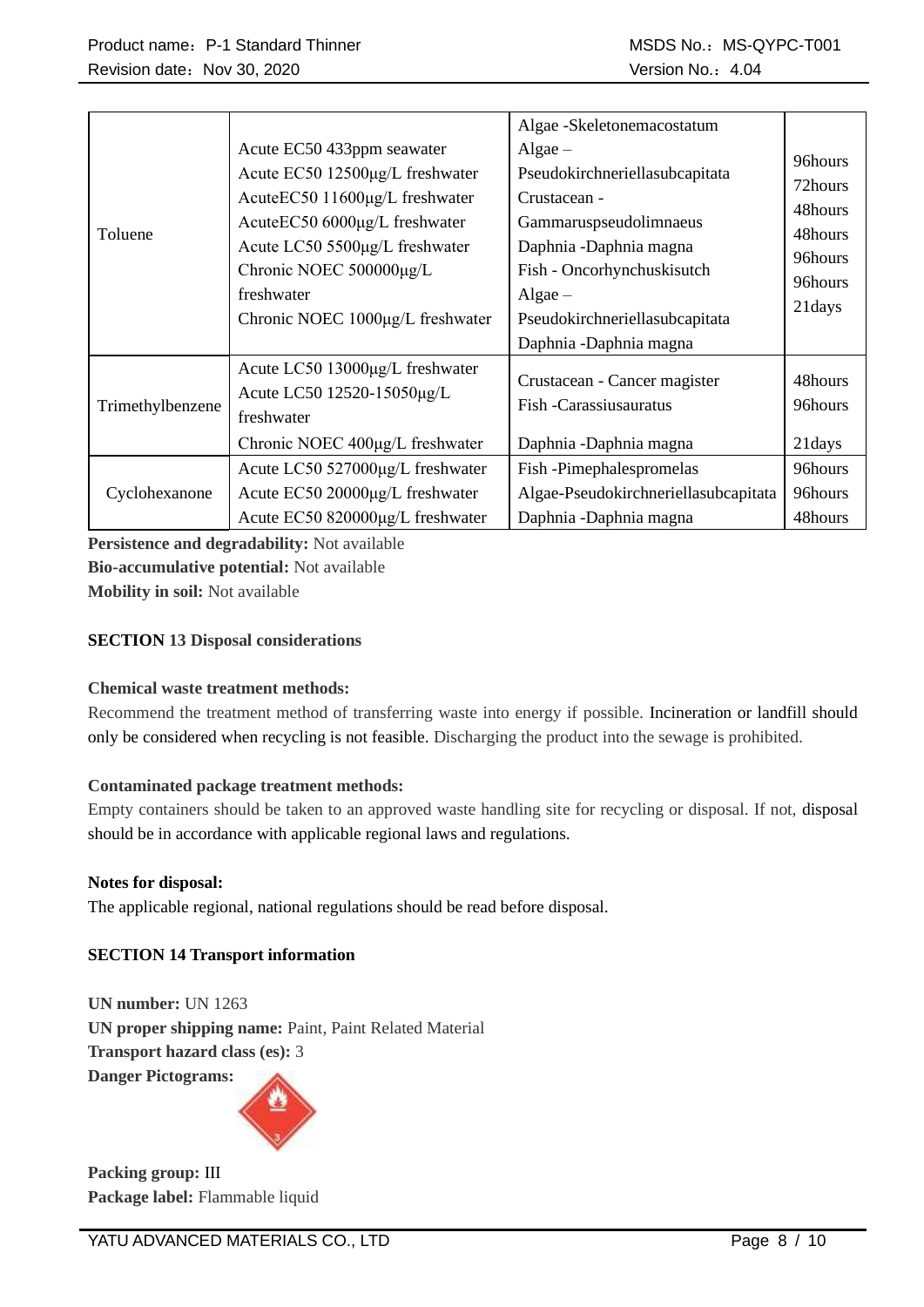**Marine pollutant substances:** Not applicable

## **International shipping regulations:**

**United States Department of transportation:** 49CFR rating: 3 (flammable liquid and vapor).

**Marine, IMDG rating:** 3 (flammable liquid and vapor).

**Shipping, IATA rating:** 3 (flammable liquid and vapor).

# **Notes for transport:**

The transportation vehicles shall be equipped with corresponding firefighting equipment and emergency treatment devices.

All transporting trucks should have grounded devices.

It cannot be transported with oxidant and food chemicals.

Transportation should prevent insolation, rain, and high temperature. Morning and evening transport are recommended.

Stay away from fire, heat, high temperature zone when stopover.

The vehicle exhaust pipe must be equipped with a fire retardant device, and use only non-sparking machines and tools for loading and unloading.

Drivers should follow the driven routes. Do not stay in residential areas and densely populated areas. Do not use wooden, cement ships for bulk transportation because it will pollute the ocean if it leaks.

# **SECTION 15 Regulatory information**

# **Applicable laws and regulations:**

Safe Production Law of the People's Republic of China Code of Occupational Disease Prevention of PRC Environmental Protection Law of the People's Republic of China Laws of the People's Republic of China on the Prevention and Control of Atmospheric Pollution Marine Environment Protection Law of the People's Republic of China Law of the People's Republic of China on the prevention and control of environmental pollution by solid wastes Fire Control Law of the People's Republic of China Regulations on the Control over Safety of Dangerous chemicals Occupational Exposure Limits for Hazardous Agents in the Workplace (part 1: chemical hazardous agents) (GBZ 2.1) Occupational Exposure Limits for Hazardous Agents in the Workplace (part 2: Physical Agents) (GBZ 2.2) General Rules for Chemical Classification and Risk Disclosure (GB 13690) National Hazardous Waste List General Rules for Storage of Dangerous Chemicals (GB 15603) List of Dangerous Goods (GB 12268) Classification and Code of Dangerous Goods (GB 6944) Labels for Packages of Dangerous Goods (GB 190)

# **SECTION 16 Other information**

# **Key to abbreviations:**

MAC --Maximum Allowable Concentration: refers to the concentration of toxic chemicals that should not exceed at any time during a working day in the workplace.

PC-TWA -- Permissible Concentration-Time Weighted Average: refers to the average level of allowable contact